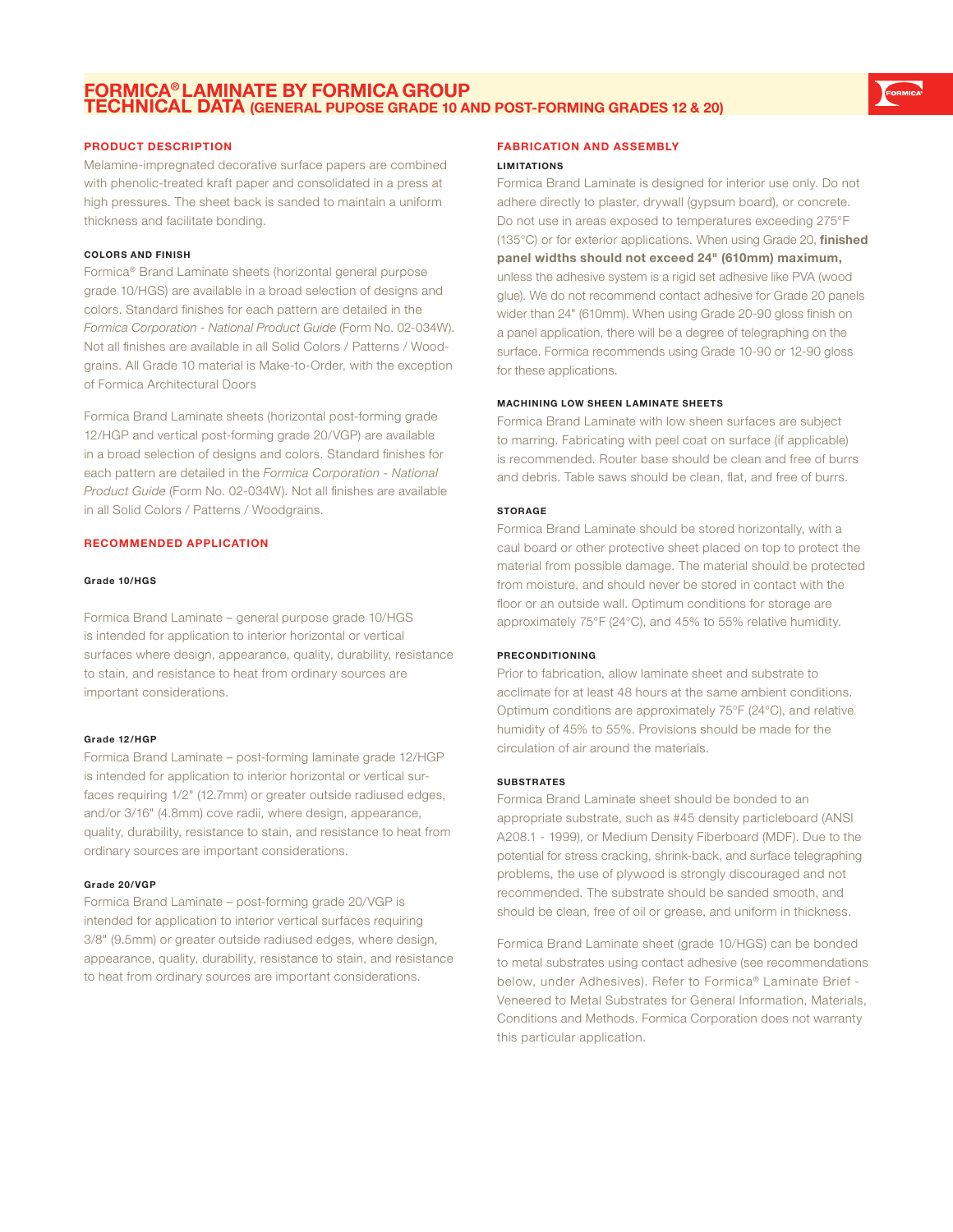# **FORMICA® LAMINATE BY FORMICA GROUP TECHNICAL DATA (GENERAL PUPOSE GRADE 10 AND POST-FORMING GRADES 12 & 20)** CONTINUED

## **ADHESIVES**

Contact, semi-rigid (PVAc), or rigid (urea, resorcinol) adhesives may be used. Follow the adhesive manufacturer's recommendations. Certain combinations of finish, substrate, and adhesive can cause telegraphing.

When bonding Formica Brand Laminate sheet (grade 10/ HGS) to metal substrates using contact adhesive, use Formica brand flammable solvent-based #155 or non-flammable solvent-based #120M contact adhesives. Do not use water-based or SBR types of contact adhesive when bonding laminate sheets to metal substrates.

#### **ASSEMBLY**

Material, equipment, and workmanship should conform to the Formica Corporation recommended standard practices, conditions, procedures, and recommendations as specified by ANSI/ NEMA LD3-2005, Architectural Woodwork Quality Standards and ANSI 161.2-1998 Standards.

Formica Brand Laminate sheets (grade 10, 12, and 20) can be sawed, drilled, routed, and fabricated using standard carbidetipped cutting tools.

Holes for screws or bolts should be drilled oversized.

Panel assemblies should be laminated with the appropriate backing sheet to minimize warpage. Formica backing sheets (grade 91/BKV or 92/BKH) are recommended for less critical applications. Optimum balancing is obtained by bonding the same surface laminate on both sides of the assembly with the same adhesive. Always align sanding marks in the same direction.

All inside corners of cutouts must be radiused as large as possible, 1/8" (3.18mm) minimum, to avoid stress cracking. The edges and corners should be routed, sanded, or filed smooth and free of chips or nicks. Panels fabricated using metal substrates, which are more dimensionally stable than wood-based materials, should be installed in a framing system, which captures the perimeter of the panel yet allows for the normal dimensional movement of the laminate. This is to protect the panel edge and prevent edge lifting or separation from the substrate, which can occur under dry conditions.

# **TECHNICAL DATA**

Formability - in

- mm

Performance compliance of Formica Brand Laminate General purpose grade 10 and Post-forming grades 12 and 20

# **ANSI / NEMA STANDARDS PUBLICATION — LD3-2005**

| <b>PHYSICAL PROPERTIES</b>                                         | <b>LD3 TEST</b> | <b>10/HGS</b>                  |                          |
|--------------------------------------------------------------------|-----------------|--------------------------------|--------------------------|
| Appearance                                                         | 3.1             | No ABC Defects                 |                          |
| Light Resistance                                                   | 3.3             | Slight                         |                          |
| Cleanability                                                       | 3.4             | 20 (max.)                      |                          |
| <b>Stain Resistance</b><br>Reagents 1 - 10<br>Reagents 11 - 15     | 3.4             | No Effect<br>Moderate          |                          |
| Boiling Water Resistance                                           | 3.5             | No Effect                      |                          |
| High Temperature Resistance                                        | 3.6             | Slight                         |                          |
| Ball Impact Resistance - in<br>- mm                                | 3.8             | 50 (min.)<br>1270 (min.)       |                          |
| Radiant Heat Resistance - sec                                      | 3.10            | 125 (min.)                     |                          |
| Dimensional Change<br>Machine Direction - %<br>Cross Direction - % | 3.11            | $0.50$ (max.)<br>$0.90$ (max.) |                          |
| Wear Resistance - cycles                                           | 3.13            | 400 (min.)                     |                          |
|                                                                    |                 |                                |                          |
| <b>PHYSICAL PROPERTIES</b>                                         | <b>LD3 TEST</b> | <b>12/HGP</b>                  | <b>20/VGP</b>            |
| Appearance                                                         | 3.1             | No ABC<br>Defects              | No ABC<br>Defects        |
| Light Resistance                                                   | 3.3             | Slight                         | Slight                   |
| Cleanability                                                       | 3.4             | 20 (max.)                      | 20 (max.)                |
| Stain Resistance<br>Reagents 1 - 10<br>Reagents 11 - 15            | 3.4             | No Effect<br>Moderate          | No Effect<br>Moderate    |
| <b>Boiling Water Resistance</b>                                    | 3.5             | Slight                         | Slight                   |
| <b>High Temperature Resistance</b>                                 | 3.6             | Slight                         | Slight                   |
| Ball Impact Resistance - in<br>- mm                                | 3.8             | 30 (min.)<br>762 (min.)        | 20 (min.)<br>508 (min.)  |
| Radiant Heat Resistance - sec                                      | 3.10            | 100 (min.)                     | 80 (min.)                |
| Dimensional Change<br>Machine Direction - %<br>Cross Direction - % | 3.11            | $1.1$ (max.)<br>1.4 (max.)     | 1.1 (max.)<br>1.4 (max.) |
| Wear Resistance - cycles                                           | 3.13            | 400 (min.)                     | 400 (min.)               |

**3.14** 5/8 16

**Blister Resistance - sec <b>3.15** 55 40

1/2 12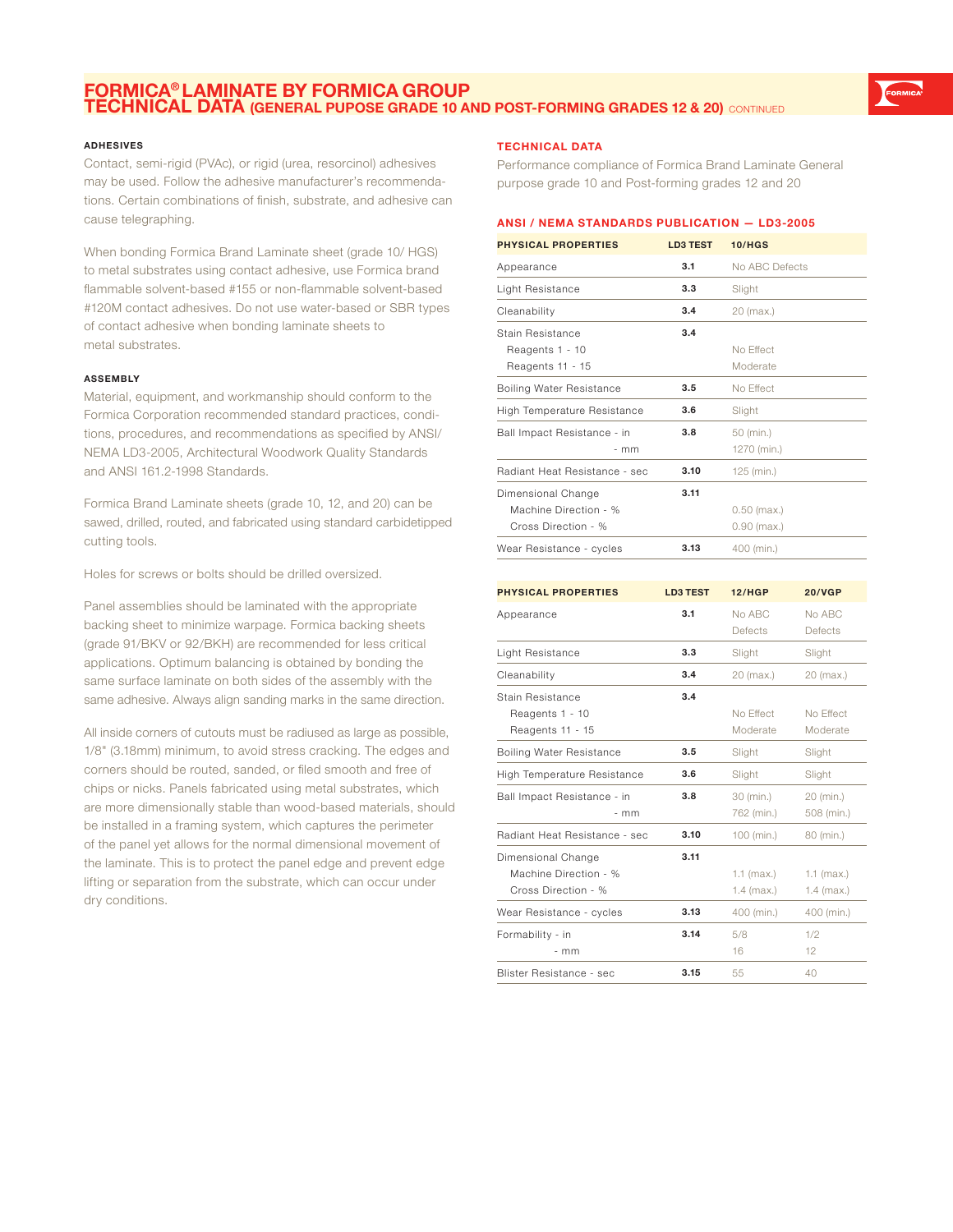# **FORMICA® LAMINATE BY FORMICA GROUP TECHNICAL DATA (GENERAL PUPOSE GRADE 10 AND POST-FORMING GRADES 12 & 20)** CONTINUED

# **FIRE TEST DATA – ASTM E-84**

Formica Corporation conducts and maintains an active fire testing program to provide code regulators, architects, and designers with current information on a variety of panel assemblies. Fire test data using Formica® Brand Laminate sheets (grades 10/HGS, 12HGP, and 20/VGP) is available upon request. Contact Formica® Technical Services at 1-800-FORMICA™ (option 2) or 513-786- 3578 for assistance.

#### **CODES AND SPECIFICATIONS**

#### **FORMICA BRAND LAMINATE**

#### **(GENERAL PURPOSE — GRADE 10/HGS / HORIZONTAL APPLICATION)**

U.S. Federal Specification, LP-508-H, Style D, Type I, Class 1 U.S. Military Specification, MIL-P-17171E(SH), Type I FMVSS 302 NSF Standard 35 ASTM-G22 Approved **GREENGUARD CERTIFICATION**

#### **FORMICA BRAND LAMINATE**

**(POST-FORMING — GRADE 12/HGP / HORIZONTAL APPLICATION)** U.S. Federal Specification, LP-508-H, Style D, Type II, Class 1 FMVSS 302 NSF Standard 35 **GREENGUARD CERTIFICATION**

#### **FORMICA BRAND LAMINATE**

# **(POST-FORMING — GRADE 20/VGP / VERTICAL APPLICATION)** U.S. Federal Specification, LP-508-H, Style D, Type II, Class 2 CFR Part 3280 Manufacturing Home Construction and Safety Standards FMVSS 302

NSF Standard 35 **GREENGUARD CERTIFICATION**

#### **SIZES**

Sheet widths: 30" (762mm), 36" (914mm), 48" (1219mm), 60" (1524mm)

Sheet lengths: 96" (2438mm, 120" (3048mm), 144" (3658mm) \*Check National Product Guide for specific size options for a décor.

#### **THICKNESS**

|                | <b>TYPICAL</b><br><b>THICKNESS</b> | <b>NEMA</b><br><b>THICKNESS RANGE</b>               |
|----------------|------------------------------------|-----------------------------------------------------|
| Grade 10 (HGS) | .044" (1.1mm)                      | .043" - .053" (1.08mm - 1.32mm)                     |
| Grade 12 (HGP) |                                    | $.035$ " (0.9mm) $.034$ " - .044" (0.88mm - 1.12mm) |
| Grade 20 (VGP) | .027" (0.7mm)                      | $.024$ " - $.032$ " (0.6mm - 0.8mm)                 |

# **WEIGHT PER SQUARE FOOT**

Grade 10/HGS: 0.324 pounds Grade 12/HGP: 0.252 pounds Grade 20/VGP: 0.180 pounds

# **TO ORDER FORMICA BRAND LAMINATE SAMPLES, PLEASE CALL**

U.S.: 1-800-FORMICA™ (select option 1) Canada: 1-800-363-1405 for ZIP-CHIP service

# **HOW TO SPECIFY**

Surface (and appropriate backing sheet) shall be Formica Brand Laminate by Formica Group, Cincinnati, Ohio.

#### **COLOR NUMBER**

| <b>COLOR NAME</b> |  |
|-------------------|--|
| <b>GRADE</b>      |  |
| <b>FINISH</b>     |  |
| <b>SIZE</b>       |  |

# **USE AND CARE**

Refer to *Formica Brand Laminate Use and Care Guide* – Form No. YLT 02358w for specific details.

Formica Brand Laminate sheet may be cleaned with a damp cloth and mild detergent.

If in doubt about the suitability of a particular cleaner or detergent, check with its manufacturer. Use of abrasive cleaners, powders, scouring pads, steel wool, sandpaper, etc., can damage the finish of the decorative surface and are not recommended.

Acid or alkaline-based cleaners, compounds, etc., will mar, etch, corrode, and permanently discolor the decorative surface of laminate. Never use these materials on laminate, nor allow bottles, rags, etc., contaminated with them to contact the surface. Accidental spills or splatters from these harsh materials should be wiped off immediately, and the area cleaned thoroughly with a damp cloth.